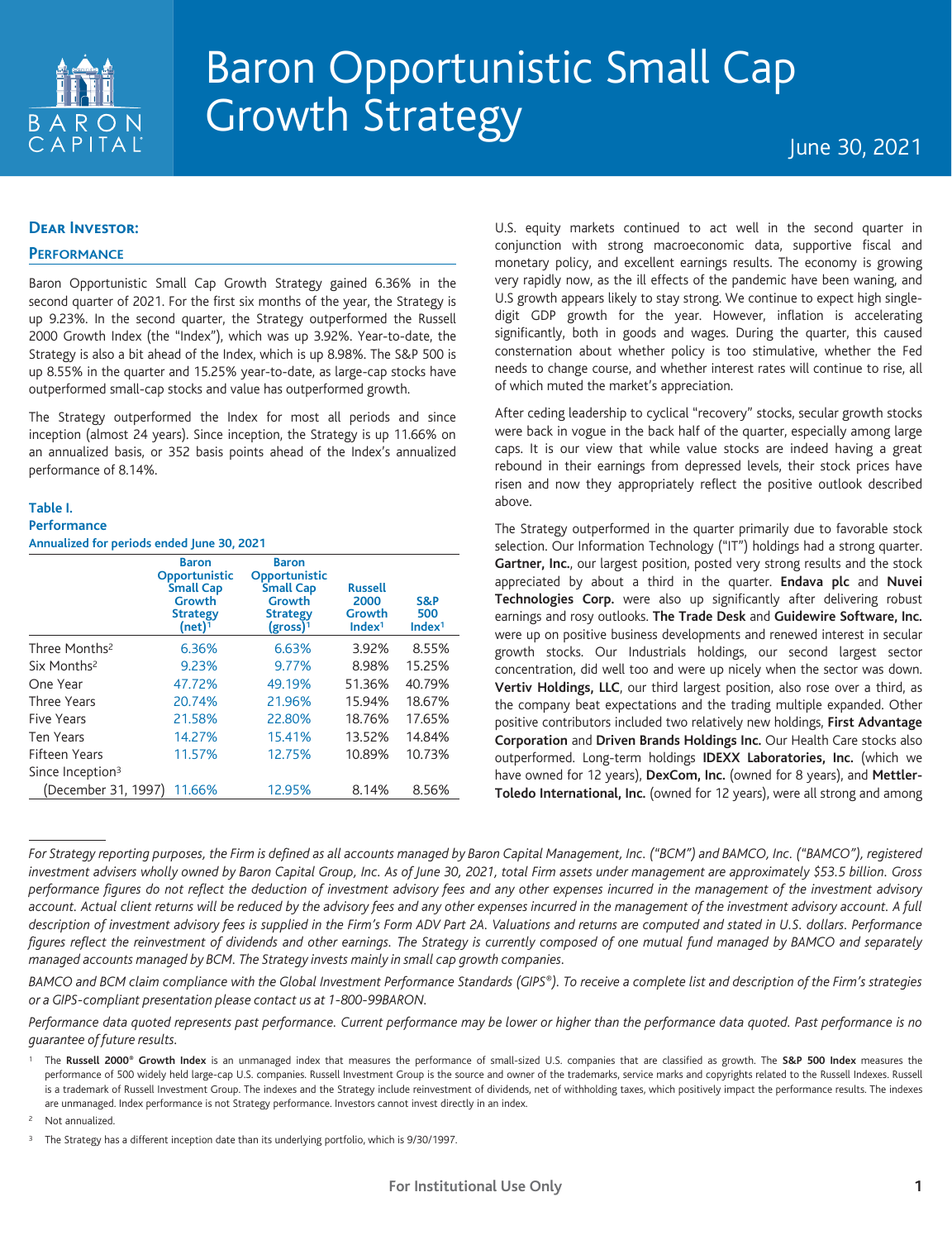our biggest contributors. Our Consumer Discretionary stocks underperformed as shares of **Penn National Gaming, Inc.** and **DraftKings, Inc.**, two plays on online sports betting, fell from stretched peak levels. **The Cheesecake Factory, Inc.**, **Ollie's Bargain Outlet Holdings, Inc.**, and **Planet Fitness, Inc.** were down with the market rotation away from "reopening" stories. The Strategy's active sector and factor exposures didn't materially impact relative performance in the quarter.

#### **Table II.**

**Top contributors to performance for the quarter ended June 30, 2021**

|                                   | Percent<br><b>Impact</b> |
|-----------------------------------|--------------------------|
| Gartner, Inc.                     | 1.14%                    |
| Vertiv Holdings, LLC              | 1.01                     |
| Endava plc                        | 0.45                     |
| Installed Building Products, Inc. | 0.37                     |
| Red Rock Resorts, Inc.            | 0.34                     |

Shares of **Gartner, Inc.**, the provider of syndicated research, reported results that significantly exceeded investor expectations. We believe that this was the inflection quarter we have been waiting for. Revenues reaccelerated, led by double-digit growth in its Global Business Sales. Renewed focus on cost controls led to superior margin expansion and free cash flow conversion. With the balance sheet now in excellent shape, the company aggressively repurchased stock, which has been a favored use of capital deployment in its heyday. The company raised its estimates for EBITDA and free cash flow growth by over 30% for the year, and the shares grew in lockstep. We foresee free cash flow per share compounding at over 20% go forward and believe the stock can double over the next three or four years. The stock has already increased 10-fold since our initial purchase.

**Vertiv Holdings, LLC** is a leading manufacturer of critical digital infrastructure technology for data centers, communication networks, and commercial and industrial environments. Vertiv reported organic sales growth of 19.5% in the last quarter, well above expectations. Orders were up 21% and backlog 31%, which are good indicators of long-term demand for its products. Margins also were much higher than projected leading to a large earnings beat, and we think there is opportunity for continued margin expansion. The company's balance sheet is much improved, and it has an active acquisitions funnel. We believe that the company will continue to grow nicely and believe its stock still offers great promise, as it is inexpensive on an absolute basis and low relative to its peers.

**Endava plc** is a pure-play digitally native IT services company, offering products and strategies to help its clients with digital transformation initiatives. Endava's business is snapping back very fast from the pandemic, with organic sales growing 15% in the last quarter and projections of over 30% for the upcoming period. Endava is growing its business with both its existing clients with whom they have deep relationships and expanding its base of new clients. Endava has done well to meet elevated demand by expanding its delivery footprint through recent M&A. The company's deep domain expertise in high-growth end markets such as payments, tech, and media/telecom is providing strong tailwinds, and we believe the company can continue to grow organically over 20% per year while integrating strategic acquisitions to expand its base of operations.

**Installed Building Products, Inc.** installs insulation and complementary building products for the homebuilding industry and commercial construction markets. The stock was up for the quarter, but after reporting earnings its price fell because results came in below Street estimates. The business was disrupted by difficulties getting raw materials and lost production time from winter storms. However, management detailed that demand is very strong and that they expect the housing recovery to last for years. They are confident they can pass on announced price increases for insulation, which would enhance margins. They also indicated that their acquisition pipeline was extremely robust. IBP has been a great acquirer, and acquisitions are materially accretive. We are hopeful that future quarters are less noisy and think the company will be able to grow EBITDA at 20% plus per year go forward.

**Red Rock Resorts, Inc.** operates casinos in Las Vegas that cater to locals. As its casinos reopen, the company is reporting strong results, revenues, and especially profits. Red Rock learned a lot during the pandemic and is evolving its operations accordingly, leading to much higher margins. Money-losing amenities have been terminated, marketing budgets have been slashed, employee levels reduced, and underperforming casinos have been shuttered. For the quarter just ended, on a same store basis (compared to 2019 results), revenues grew 5% and profits grew 38%. Red Rock also announced it sold the troubled Palms casino for a big price and is soon to embark on the building of a new casino in Durango. We believe that there will be great returns from this development and that it is just the first of many, which will help the company's growth profile go forward.

Other stocks that gained over 20% in the quarter but contributed less to our overall performance were: **IDEXX Laboratories, Inc.**, **Nuvei Technologies Corp.**, **Dechra Pharmaceuticals PLC**, **Figs Inc.**, **Houlihan Lokey, Inc.**, **Driven Brands Holdings Inc.**, **First Advantage Corporation**, and **CryoPort, Inc.**

#### **Table III.**

**Top detractors from performance for the quarter ended June 30, 2021**

|                                        | Percent<br><b>Impact</b> |
|----------------------------------------|--------------------------|
| Array Technologies, Inc.               | $-0.67%$                 |
| Penn National Gaming, Inc.             | $-0.57$                  |
| Bright Horizons Family Solutions, Inc. | $-0.28$                  |
| UTZ Brands, Inc.                       | $-0.19$                  |
| DraftKings, Inc.                       | $-0.16$                  |

**Array Technologies, Inc.** is a leading manufacturer of utility-scale solar trackers. Shares fell significantly when the company withdrew guidance for the year due to dramatically increased steel prices and shipping costs, which they will not be able to pass on to their customers. The increased costs are causing a delay in some projects, and lower margins on present business. The near-term issues surprised investors and came shortly after the company had done a secondary offering, so management has a credibility problem. We continue to believe that the end market will be much bigger; however, we are now less certain about Array's long-term market share and margin profile. We sold some of our position and are closely monitoring the critical variables.

Shares of **Penn National Gaming, Inc.**, a regional casino operator with a big presence in online sports betting through its Barstool Sports brand, and **DraftKings, Inc.**, a pure play online sports betting firm, both fell in the quarter. Sports betting and internet casinos are going to be an enormous business in our view. As new states have legalized this activity, play has exceeded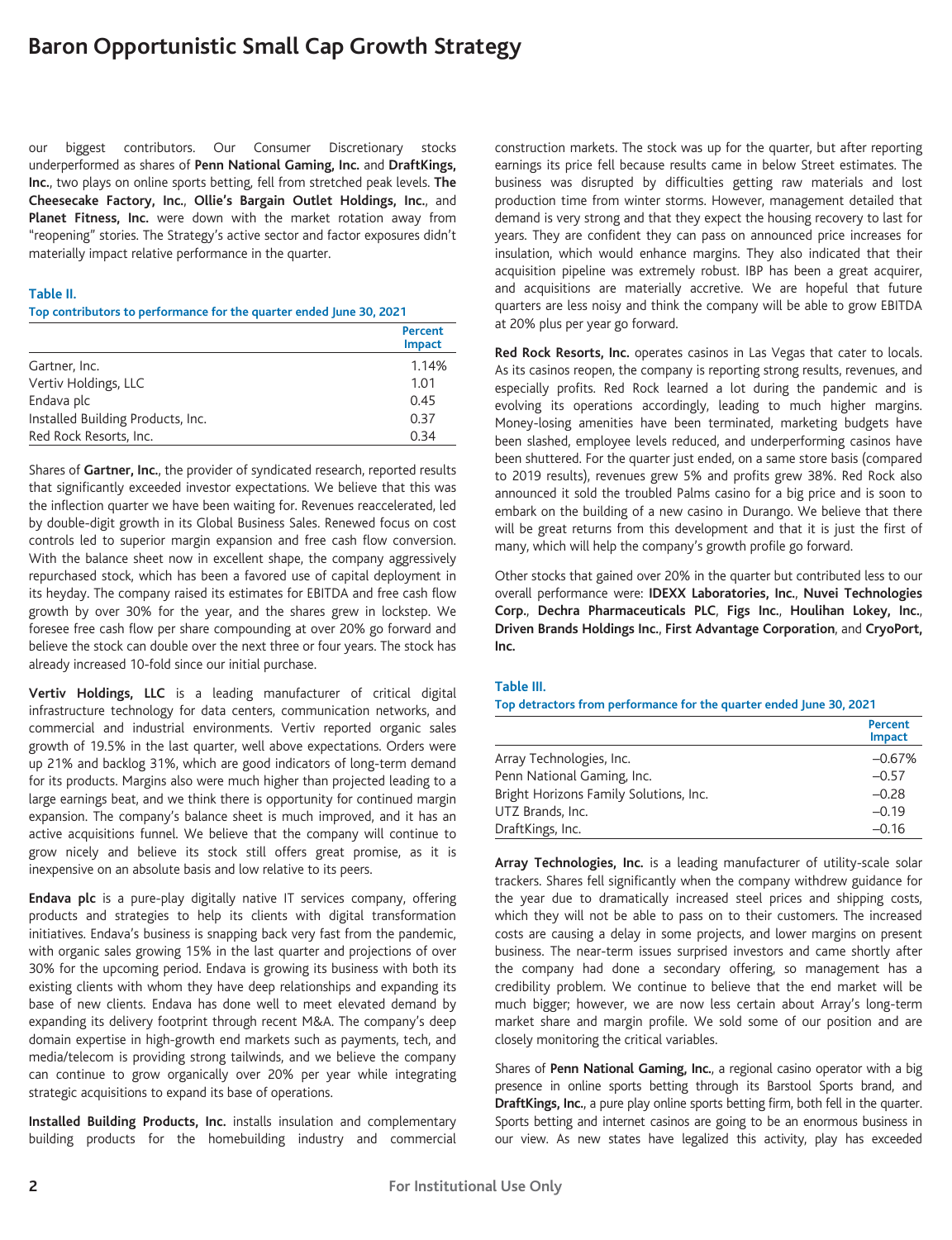expectations, which lends credence to the enormity of the opportunity. This quarter, both Penn and DraftKings showed some modest decline in market share. As both stocks were at all-time highs with high embedded expectations of future earnings, they were vulnerable to retracements. We continue to believe the long-term game plan and estimates remain on track.

Shares of **Bright Horizons Family Solutions, Inc.**, the leading provider of high-quality corporate sponsored childcare and other family support programs, experienced a pullback this quarter on uncertainties related to the pace of re-enrollment post-pandemic. Also, there is concern of a potential decline in demand should more flexible work-from-home arrangements result in less utilization of corporate-based capacity. The federal government also floated the idea of providing new early childcare benefits. We are not stressed about those issues and believe that Bright Horizons will successfully adapt to any market changes. We believe Bright Horizons' position as market leader and trusted service provider is better now than ever, after playing a critical and successful role during the pandemic, and that new opportunities will result from its entrenched position. The stock is expensive on near-term numbers, but we believe it will grow into its valuation.

**UTZ Brands, Inc.** is a salty-snack company founded in 1921, with wellknown brands such as Utz, Zapps, and Golden Flake, which went public via a SPAC in August 2020. The company had great results in 2020, somewhat helped by so many people staying at home, and the stock performed well. In the first quarter of 2021, UTZ reported slower growth and some cost pressures. We remain positive on UTZ's ability to accelerate revenue growth through innovation and enhanced marketing, and its opportunity to grow, both organically through the introduction of new products and by acquisition, which will allow it to incorporate other brands in its route system. We sold some of our position in the period as the stock traded at an elevated valuation on near-term earnings but continue to see good upside in the future.

There were no other stocks that declined over 20% in the quarter.

#### **Portfolio Structure & Recent Activity**

As of June 30, 2021, the Strategy had \$5.5 billion under management. The top 10 holdings made up 28.3% of the Strategy's net assets, in line with prior levels. We held 79 stocks and warrants in 2 others at quarter end.

#### **Table IV.**

**Top 10 holdings as of June 30, 20211**

|                                   | Year<br><b>Acquired</b> | <b>Ouarter End</b><br><b>Investment</b><br><b>Value</b><br>(millions) | Percent<br>of Net<br><b>Assets</b> |
|-----------------------------------|-------------------------|-----------------------------------------------------------------------|------------------------------------|
| Gartner, Inc.                     | 2007                    | \$242.2                                                               | 4.5%                               |
| Installed Building Products, Inc. | 2017                    | 192.7                                                                 | 3.6                                |
| Vertiv Holdings, LLC              | 2020                    | 191.1                                                                 | 3.5                                |
| <b>ASGN Incorporated</b>          | 2012                    | 150.2                                                                 | 2.8                                |
| Guidewire Software, Inc.          | 2012                    | 138.1                                                                 | 2.6                                |
| SiteOne Landscape Supply, Inc.    | 2016                    | 135.4                                                                 | 2.5                                |
| Floor & Decor Holdings, Inc.      | 2017                    | 134.8                                                                 | 2.5                                |
| <b>ICON Plc</b>                   | 2013                    | 124.0                                                                 | 2.3                                |
| Clarivate Plc                     | 2019                    | 110.1                                                                 | 2.0                                |
| Aspen Technology, Inc.            | 2015                    | 110.0                                                                 | 2.0                                |

The Strategy is heavily invested in four sectors: IT (26.0% of net assets), Industrials (24.8%), Health Care (16.3%), and Consumer Discretionary (14.6%). Compared to the Russell 2000 Growth Index we are overweight in IT and Industrials, underweight in Health Care, and market weight in Consumer Discretionary.

IT has been our largest sector concentration for some time. We have many investments in application software companies that are leaders in their niches and provide critical backbone services sold on a subscription basis. We also have significant investments in IT consulting and data processing (often referred to as Fintech companies). We have increased our investments in these latter two sub-industries over the last few years. As always, our Industrials are primarily secular growth companies not cyclicals or also-rans. We own stocks of leaders in human resources, aerospace, building products, and electrical components. Our Consumer Discretionary holdings are not typical retailers or products companies, but rather niche casino operators, specialty retailers, leisure, and education providers. We are underweight in Health Care mainly because we do not own biotechnology stocks at all and own very few pharmaceuticals stocks, as neither meet our desire to invest in established leaders.

We are long-term investors. The average turnover of our assets is about 15%, as measured by a three-year average. That means our average holding period is about 7 years. We have held about 17% of the Strategy's assets for over 10 years, and another 25% between 5 to 10 years. The reason we own stocks for such a long time is that we have had great success doing so. For the stocks we own for over 10 years, the annualized returns are 25% a year. For those between 5 and 10 years, our returns are 26% annualized. Hopefully, we will have such success with many of our newer investments.

<sup>&</sup>lt;sup>1</sup> Portfolio characteristics, sector exposures, top 10 holdings, market cap of new purchases, top net purchases, and top net sales are based on a representative account. Such data may vary for each client in the Strategy due to asset size, market conditions, client guidelines, and diversity of portfolio holdings. The representative account is the account in the Strategy that we believe most closely reflects the current portfolio management style for the Strategy. Representative account data is supplemental information.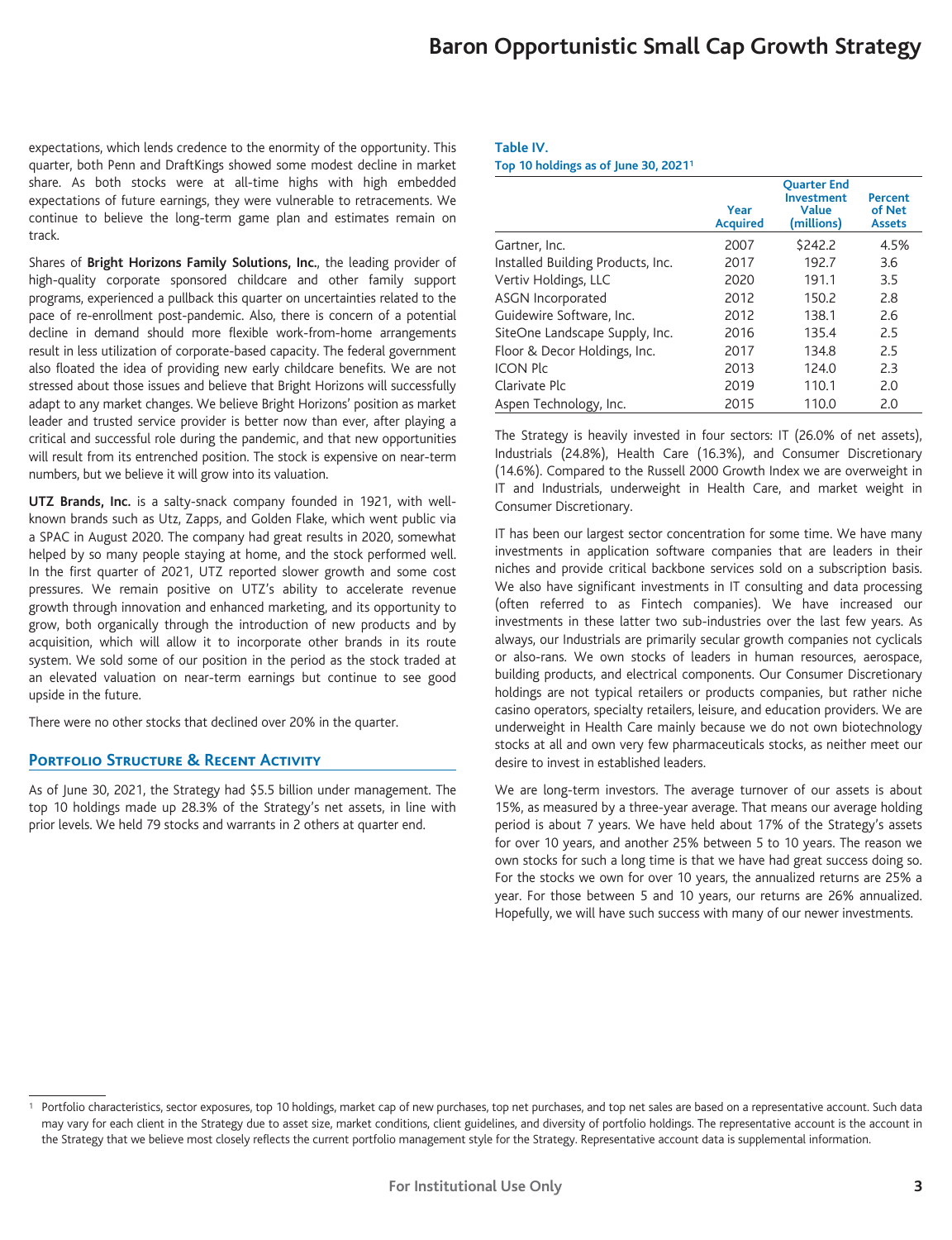Because we hold stocks for many years, our winners have appreciated multiple fold (we hold 9 stocks in which we have made more than 10 times our initial investment and another 7 in which we have made more than 5 times), the market cap of our Strategy is higher than that of many of our peers. Our approach is to trim big winners as their market caps rise and buy small-cap stocks with the proceeds. Our shareholders have benefited greatly from this approach. Of our 10 largest market cap holdings, we own on average 26.3% of our original position. All our new purchases are squarely in the small-cap category, with the weighted average market cap of new positions year-to-date being \$1.9 billion.

Switching subjects, we are often asked questions about the state of the special purpose acquisition companies ("SPACs") market and what the Strategy is doing in this sphere. As we mentioned in our last quarterly, we continue to see SPACs as a viable and enduring conduit for companies to come public. However, right now, there are too many SPACs chasing private businesses and too little capital to fund the private investments in public entities ("PIPEs") that are needed to close the deals. This is leading to some of the private companies going public this way to trade poorly after their mergers are closed. There aren't enough institutional investors familiar with the new equities to buy the shares from the original SPAC IPO investors. We are adjusting our approach to these new realities and making fewer and/or smaller commitments to PIPEs and looking to make larger investments in the equities post-merger. We continue to be excited about the new investments we are making in this channel and believe we are buying into great businesses and management teams at great valuations, which we would hope will lead to strong long-term returns.

#### **Table V.**

#### **Top net purchases for the quarter ended June 30, 2021**

|                                 | Year<br><b>Acquired</b> | <b>Ouarter End</b><br><b>Market Cap</b><br>(billions) | <b>Amount</b><br><b>Purchased</b><br>(millions) |
|---------------------------------|-------------------------|-------------------------------------------------------|-------------------------------------------------|
| Janus International Group, Inc. | 2021                    | \$1.9                                                 | \$30.0                                          |
| First Advantage Corporation     | 2021                    | 3.0                                                   | 26.4                                            |
| Landcadia Holdings III, Inc.    | 2021                    | 0.8                                                   | 21.3                                            |
| Hydrofarm Holdings Group, Inc.  | 2020                    | 2.4                                                   | 20.3                                            |
| Empower Ltd.                    | 2021                    | 0.6                                                   | 15.1                                            |

During the quarter, we made seven new investments and increased our holdings in nine existing positions.

All these new investments were in companies coming public, five of which are merging into SPACs and two through traditional IPOs. These companies are in many sectors, but share the common characteristics of being leading niche companies with great growth opportunities, strong management teams in our view, and a reasonable valuation.

We initiated a new position in **Janus International Group, Inc.** when the company came public by merging with SPAC Juniper Industrial Holdings. Janus is the leading global manufacturer and supplier of turn-key self-storage solutions, including steel roll-up doors, hallway systems, relocatable storage units, and door automation technologies. Janus has over 50% market share, a full suite of value-add products, and a nationwide manufacturing and installation network to serve the industry's need for new capacity and massive renovation (over 60% of installed base is over

20 years old). Janus's dominant market position and entrenched customer base lead to high barriers to entry, lucrative opportunities to cross-sell ancillary products and services, and an attractive financial model with around 23% average revenue growth since 2010, over 25% EBITDA margins, and strong free cash flow stemming from its asset-light model. Management aspires to double revenues over the next several years, driven by capturing its share of new self-storage construction, increasing penetration of ancillary self-storage offerings (renovation, external storage), accelerating growth in several international markets, and gaining share in a nascent commercial business. Janus is the first to market with a self-storage smart lock solution called Noke Smart Entry. We believe this is the future for the self-storage industry, and Janus has a unique ability to drive penetration. This is estimated to be a \$1 billion potential revenue opportunity in time.

We believe organic growth will be supplemented by acquisitions, as the company has a long history of finding attractive assets, and recently added Board members with extensive M&A experience at Honeywell. The company has a near-term pipeline of \$500 million incremental revenue (40 targets) compared to \$550 million revenue last fiscal year. We think the stock could reach the low \$20s over the next several years, driven by 10% organic growth, continued M&A supported by a strong balance sheet and free cash flow, upside penetration of proprietary Noke technology, and sustaining its current valuation multiple, which we think has upside.

We participated in the **First Advantage Corporation** IPO during the quarter. First Advantage is a leading global provider of comprehensive background screening solutions that give employers and housing providers access to actionable information that results in faster, more accurate people decisions. The company offers a wide array of services including criminal background checks, drug screening, extended workforce screening, education verification, work verification, resident screening, driver compliance, and continuous monitoring.

The market for background screening is both large (\$13 billion opportunity with \$6 billion current market spending and \$7 billion of potential white space) and growing (the market is estimated to grow at a 6% CAGR). Even as one of the industry leaders, First Advantage's market share remains relatively low at approximately 9%. The industry is increasingly favoring scale, which should enable First Advantage to gain incremental market share moving forward. Relative to its smaller regional players (75% of the market), First Advantage has global reach, a vertically integrated sales force with sub-industry expertise targeting the fastest growing end markets, strong customer relationships (the top 100 customers have a 12-year average tenure), 65-plus HCM integrations, and deep technology and new product investment. First Advantage is well positioned to achieve consistent high single- to low double-digit organic revenue growth driven by a combination of underlying base growth, up and cross-selling, and new customer additions. The company has an attractive margin profile (high 20% potentially increasing to low 30% adjusted EBITDA margins over time) and strong free cash flow generation. Acquisitions are expected to be the primary use of free cash flow and should be accretive, supplementing organic growth. We believe that First Advantage will be a steady earnings compounder, which should drive solid returns for the stock over a multiyear period.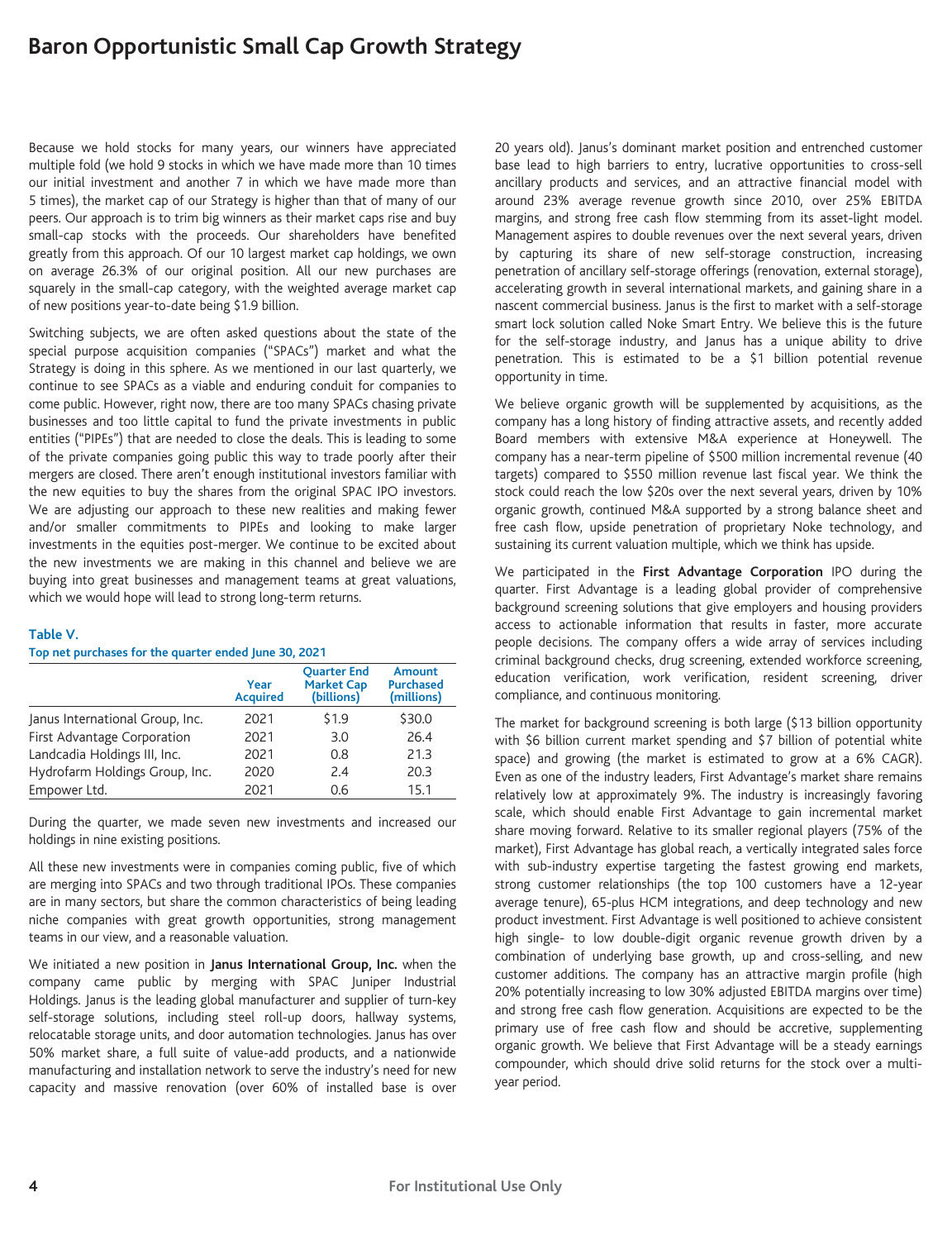| Table VI.                                         |  |
|---------------------------------------------------|--|
| Top net sales for the quarter ended June 30, 2021 |  |

|                           | Year<br><b>Acquired</b> | <b>Market</b><br>Cap<br>When<br><b>Acquired</b><br>(billions) | <b>Ouarter End</b><br><b>Market Cap or</b><br><b>Market Cap</b><br><b>When Sold</b><br>(billions) | Amount<br>Sold<br>(millions) |
|---------------------------|-------------------------|---------------------------------------------------------------|---------------------------------------------------------------------------------------------------|------------------------------|
| IDEXX Laboratories, Inc.  | 2008                    | \$2.0                                                         | \$53.9                                                                                            | \$39.7                       |
| UTZ Brands, Inc.          | 2020                    | 1.0                                                           | 3.0                                                                                               | 22.6                         |
| <b>SBA Communications</b> |                         |                                                               |                                                                                                   |                              |
| Corp.                     | 2004                    | 0.2                                                           | 34.8                                                                                              | 20.8                         |
| Penn National Gaming,     |                         |                                                               |                                                                                                   |                              |
| Inc.                      | 2020                    | 2.4                                                           | 12.0                                                                                              | 17.5                         |
| Waste Connections, Inc.   | 2009                    | 0.4                                                           | 31.3                                                                                              | 17.5                         |

Our sales this quarter were primarily to reduce our position size in some of our larger market caps holdings or trim positions because near-term valuations seemed extended.

The stocks with larger market caps that we trimmed were all big winners. Sales this quarter were in: **IDEXX Laboratories, Inc.** (owned for over 12 years), **SBA Communications Corp.** (17 years), **Waste Connections, Inc.** (12 years), and **Mettler-Toledo International, Inc.** (12 years). All the sales were made as the stocks were trading around their highs. We believe each still can perform well from here, so merit holding go forward, but it is our approach to reduce these holdings into strength and recycle that capital into new small-cap investments.

We reduced our position in **UTZ Brands, Inc.**, **Penn National Gaming, Inc.**, **Wix.com Ltd.**, and **Floor & Decor Holdings, Inc.** as those stocks rose and were near-term expensive. We sometimes tactically trade around our positions: sell some when they spike and look to buy them when they are lower, most often when the market falls.

We sold our entire position in **Fox Factory Holding Corp.**, a stock that was a terrific investment. It traded up to a price that we thought discounted many years of expected growth.

## **OUTLOOK**

As we are writing this, the market is back at all-time highs. The economy is very strong as exemplified by the June employment report. Though inflation has picked up, it seems "transitory" for the most part.

Monetary policy remains supportive and though some government stimulus programs are winding down, we expect other fiscal stimulus to follow. All of this is a great backdrop for the stock market.

Recently, interest rates have declined, primarily reflecting concerns that the economy will cool off faster than anticipated, because of the increase in COVID-19 cases from the new virulent Delta variant or just that it has run its course.

Our view, which does not come from a crystal ball, and which we offer just to give you a sense of where our heads are at, is that the economy will be super strong this year but revert to prior growth rates next year, that inflation will pick up, that monetary policy will be less accommodative, and interest rates will rise in conjunction with these factors. We expect earnings overall to be very strong this year for most all companies, and then for secular growers to outperform more cyclical companies in the future. We'll see.

We believe our stocks trade at reasonable multiples, all considering. We are not concerned that a rise in rates will result in materially lower multiples for growth stocks. We foresee continued strong growth for our holdings, based on how each is positioned and the growth initiatives they have in place, and we expect their stocks to perform in line with the growth in their businesses.

Thanks to assistant portfolio manager David Goldsmith for yeoman's work in helping manage the portfolio. Thanks to the fabulous analyst team at Baron, who have done a wonderful job finding and following the special businesses in which we invest.

W Streeting

Cliff Greenberg Portfolio Manager